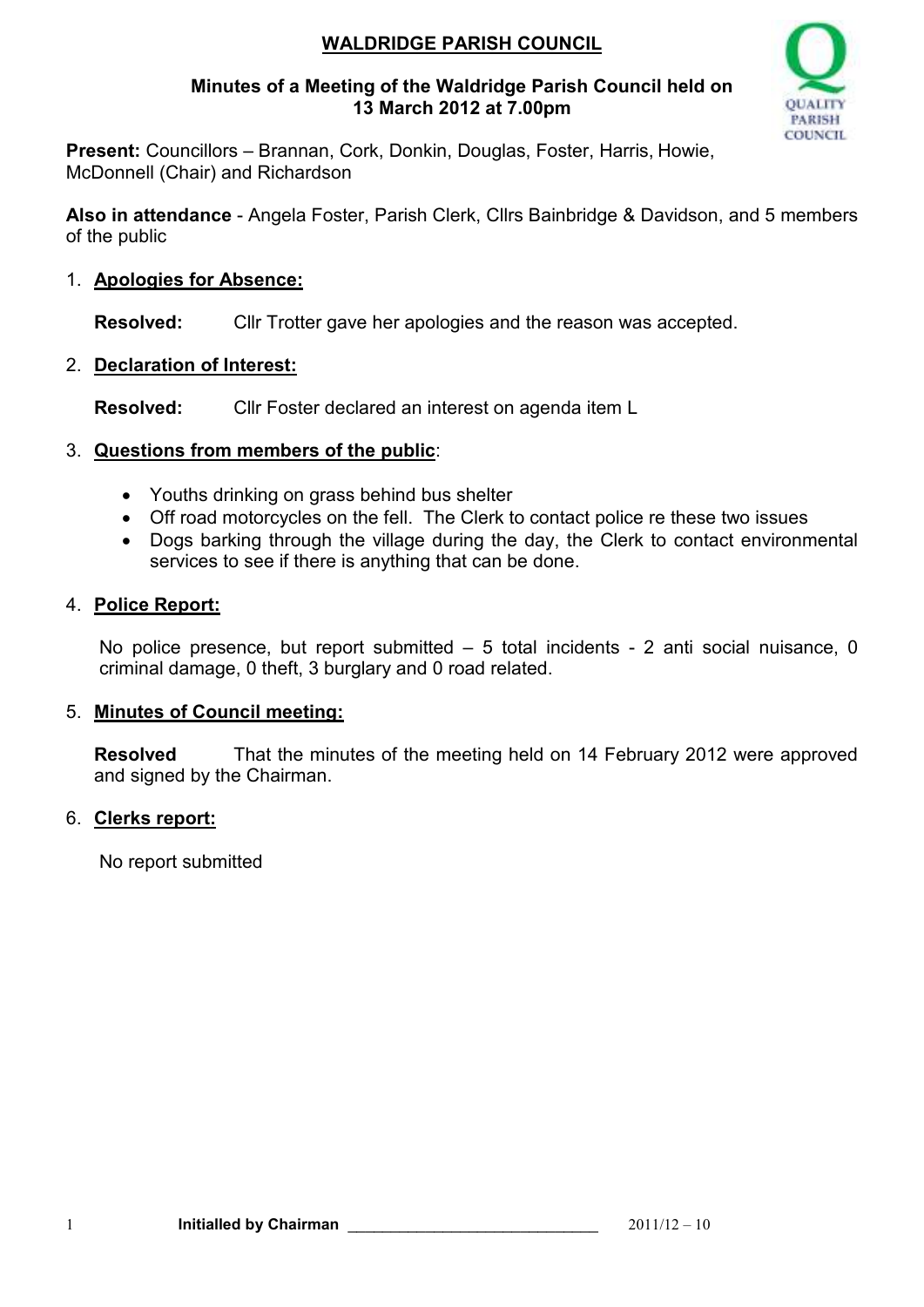### 7. **Parish Matters and on-going items**

# a) **Planning applications received**

# **To consider any planning applications received after the agenda was published.**

| 2/12/00034/FUL | 9 Beadnell Close  |
|----------------|-------------------|
|                | Chester-le-Street |
|                | Durham            |
|                | <b>DH2 3JP</b>    |
|                |                   |

Erection of 1 Mtr high fence along front boundary of site (retrospective application)

*Resolved: To recommend approval*

# b) **To consider any planning applications received after the agenda was published.**

Nothing to report

# c) **Northumbria in Bloom update**

- i. Cllr Cork gave an update from working group held on 21 February. Cllr Cork thanked everyone who was involved in the coffee morning, £35.00 was raised.
- ii. The costs of stakes and guards were discussed, guards ranged in price.
- iii. Dates for tree planting were discussed
- iv. Summer bedding plants need to be ordered, prices to be available for next month

# *Resolved:*

- i. Update Noted
- ii. It was agreed to purchase the stakes/guards at the best price the Clerk could find.
- iii. It was agreed to plant the trees as soon as quards arrive
- iv. It was agreed to place order for plants from St Barnabas Nursery
- d) **Easter event** The arrangements for the day was discussed

*Resolved: It was agreed to purchase the Easter eggs as prizes as per previous years. The Clerk to make all final arrangements.*

e) **Jubilee event -** The arrangements for the day was discussed, the salvation army have agreed to perform at the event, a donation to them was suggested of £75.00 all other arrangements are in place.

*Resolved: It was agreed to give a donation to the salvation army of £75.00. The Clerk to source costs for medals to give away to the children*

# f) **Correspondence received**

- i. St Johns Ambulance annual refresher for Cllr Foster was discussed, the costs for the training is £220
- ii. CDALC sub committee meeting date arranged for 31 March

# *Resolved:*

*i. It was agreed not to go ahead with the annual training, to change the risk* 

2 **Initialled by Chairman** \_\_\_\_\_\_\_\_\_\_\_\_\_\_\_\_\_\_\_\_\_\_\_\_\_\_\_\_\_ 2011/12 – 10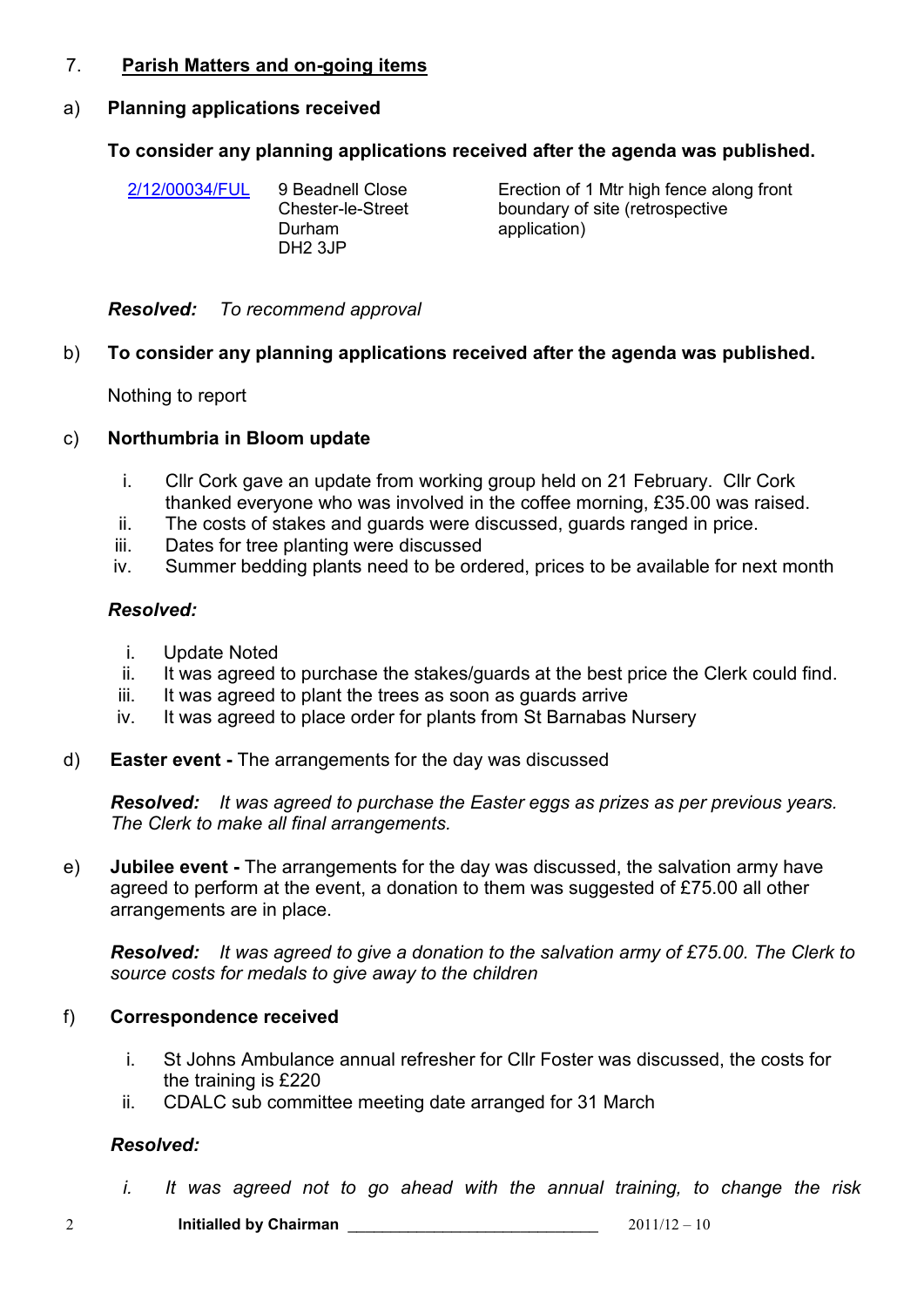*assessment for the Beat the Bounds walk.* 

*ii. Cllrs Douglas / Foster and the Clerk to attend.* 

## g) **Correspondence received after agenda published –** for noting

• AAP environmental group decided dog fouling would be something the group could do as a targeted exercise, but not at the present time. The Clerk to contact Derek Snaith and ask about the other areas of problems, and see if the wardens could do more regarding dog fouling

#### h) **Parish Rooms –**

- i. Three quotes received for plastering, the quotes ranged from £350 £1000 for worse case scenario
- ii. The queries from the asbestos companies were discussed

## *Resolved:*

- *I. It was agreed to get G Bowes to complete the work at a cost of £350 if only 3 walls to do. It was agreed to ask the plasterer for a quote to take the boards off the walls.*
- *II. It was agreed to go with Lucion, the Clerk to make contact and arrange the work to be done.*
- i) **Parking in the village** A site meeting was held with the police and DCC, various parking areas were discussed. David Battensby suggested Oak Street. He to provide quotes for the work to be done. A working group to be formed to discuss fundraising for the project. Residents to attend.

*Resolved: It was agreed to contact DCC to see if the land opposite Chester Street could be turned into parking bays, the Clerk to contact Assets.* The Clerk forwarded all the previous correspondence to David relating to problems with this site. The Clerk to contact land registry to see who owns the two pieces of land at the ends of Chester Street and Oak Street.

j) **Risk Assessment** – The annual risk assessment was discussed and agreed as per auditor's instructions.

*Resolved: The document was agreed and signed*

k) **Audit –** Shaun Lowery to continue as internal auditor was discussed

*Resolved: It was agreed to continue with Shaun Lowery.*

l) **Queens party jubilee** – The costs for Cllr Foster and her husband to travel to London are £114.80

*Resolved: (Cllr Foster didn't take part in the vote) It was agreed to pay the costs involved as Cllr Foster is representing the Parish.* 

- m) **Grants**  The Hermitage school requested a grant to pay for children to go abroad for the world challenge. As this falls outside the s137 scope, the grant can not be given. It was suggested the children do a fundraising event at the fun day.
- n) **Nomination papers**  The Clerk distributed nomination papers for Chair and Vice Chair, these to be brought back to the April meeting for decision / vote in May.